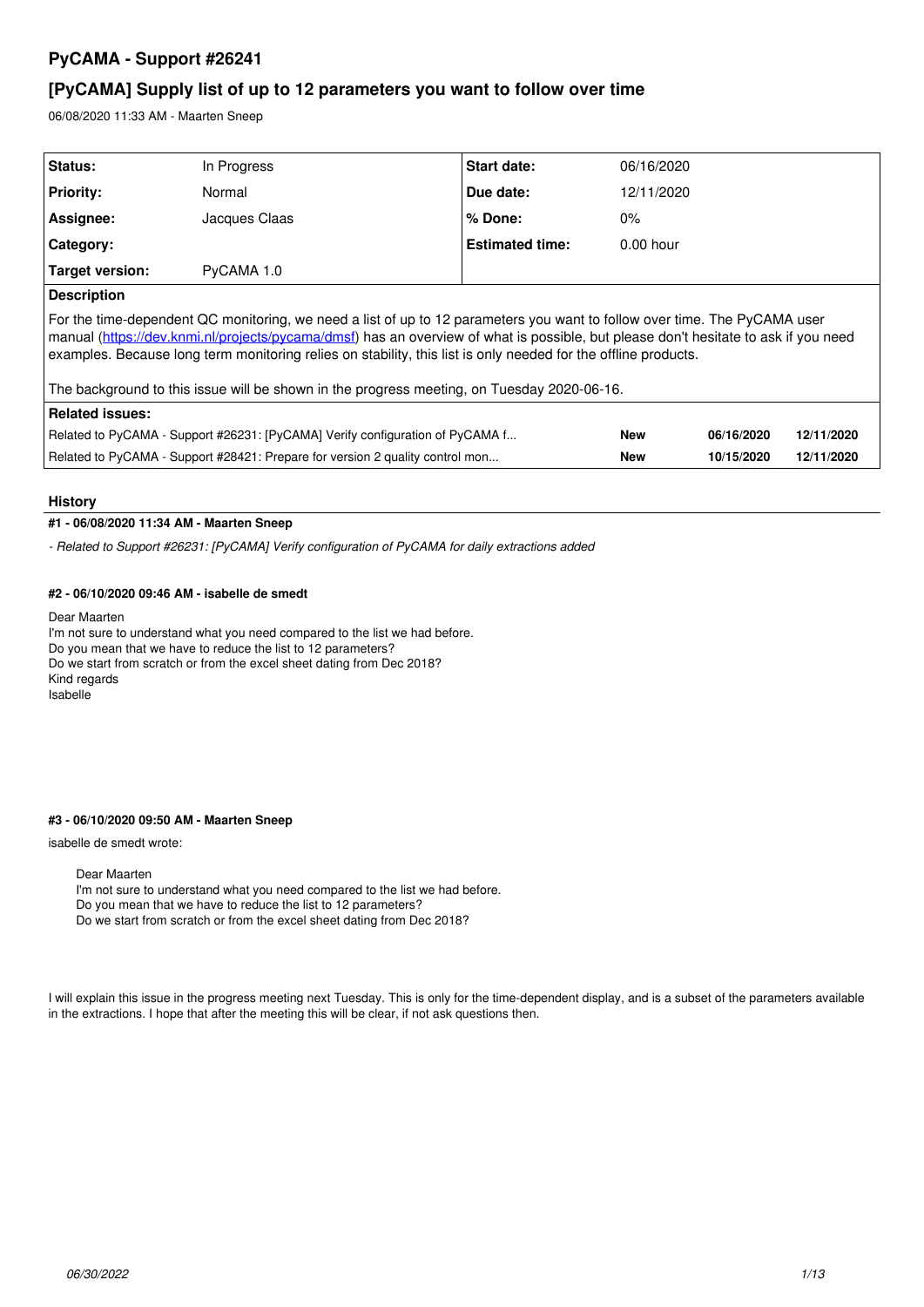# **#4 - 06/10/2020 11:34 AM - Maarten Sneep**

- *File aerosol\_index\_340\_380\_mean\_median\_20180701\_20200601.png added*
- *File aerosol\_index\_340\_380\_histogram\_20180701\_20200601.png added*
- *Description updated*
- *Start date changed from 06/08/2020 to 06/16/2020*

Examples of the types of figures we want to generate. Note that for line plots multiple traces can be specified, but make sure that they cover a similar range of values, as otherwise you just see horizontal lines. The stats are available for land and sea separately, as wel as for northern and southern hemisphere (so there are 5 variants in total).

aerosol\_index\_340\_380\_mean\_median\_20180701\_20200601.png

aerosol\_index\_340\_380\_histogram\_20180701\_20200601.png

Once we receive you suggestion we will prepare samples for you to check and fine-tune.

#### **#5 - 07/02/2020 02:01 PM - Maarten Sneep**

*- Assignee set to Jacques Claas*

#### **#6 - 07/09/2020 08:27 AM - Steven Compernolle**

From Maartens presentation at the PMR it is said that this is an AI "For algorithm leads and algorithm specialists". However, I think that for the validation contributions, this time-dependent monitoring can also be very useful (as proven for AAI at each VAL telecon). So validation contributors should be at least aware of the selection of parameters, and perhaps can add suggestions.

Perhaps it is a good idea to share an excel sheet with suggested parameters per product?

Obvious choices are the main retrieved parameters themselves, and perhaps also the qa\_value

HCHO product: HCHO column number density, slant HCHO column number density, qa\_value

NO2 product: stratospheric, tropospheric and total column number density (summed), slant NO2 column number density, qa\_value

CLOUD product:

- CAL: cloud fraction, cloud top height, cloud optical thickness, qa\_value

- CRB: cloud fraction, cloud height, cloud albedo, qa\_value
- a priori OCRA cloud fraction

FRESCO: cloud\_fraction, cloud\_height, qa\_value

### **#7 - 07/09/2020 09:01 AM - Maarten Sneep**

*- File 20200616T1130\_Msneep\_L2QC.pdf added*

Hi Steven: as far as I'm concerned everyone is welcome to join in on the fun, but my primary contact are the people whole perform the weekly checks. I will assume that they maintain contact with the validation team for further suggestions. Note that I need more than just the parameter, I also need the aspect to be looked at (median value over time, time dependent histogram, …). For convenience I've attached the presentation from the PMR here.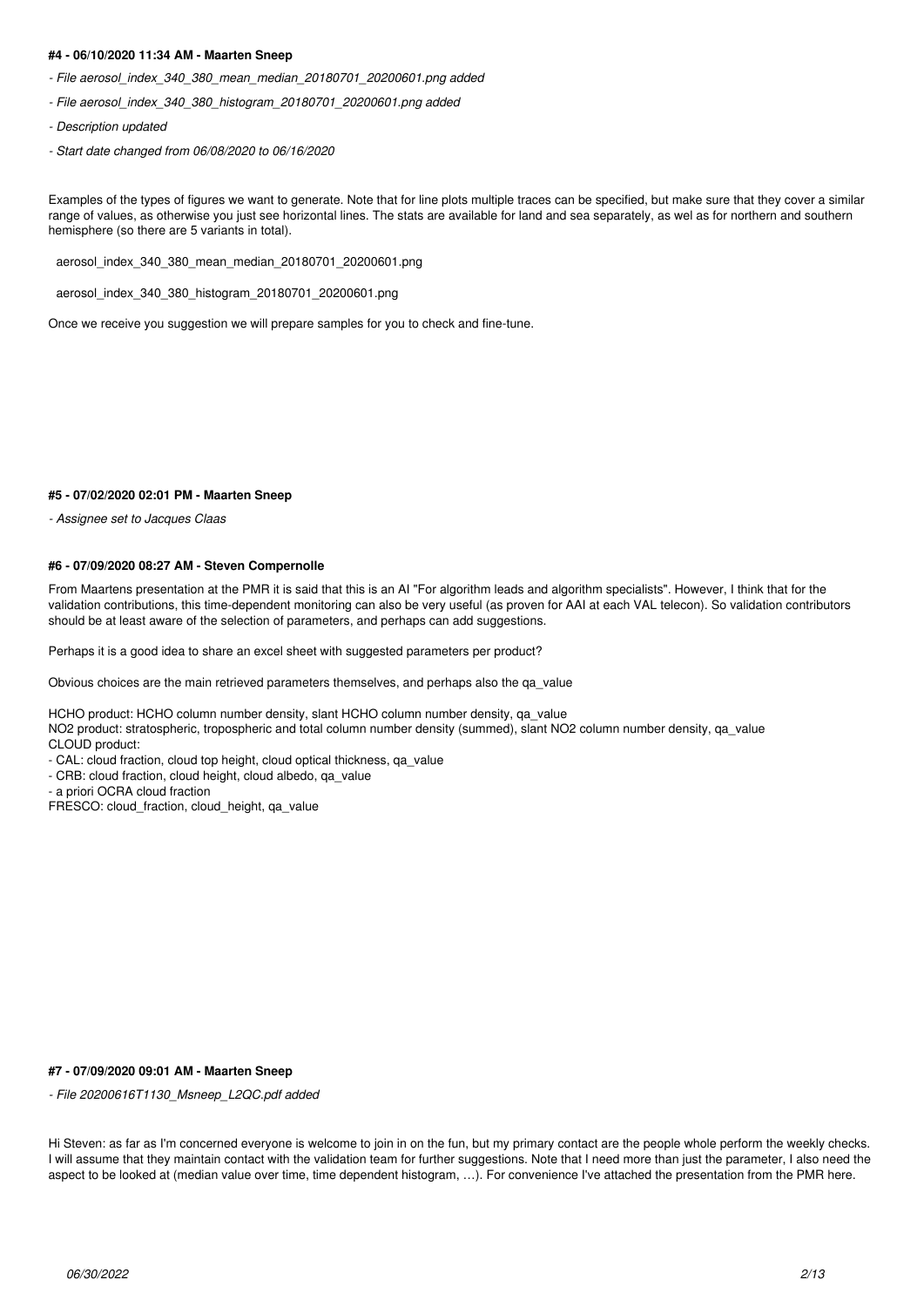# **#8 - 08/25/2020 03:24 PM - Athina Argyrouli**

*- Status changed from New to In Progress*

The suggested 12 parameters (variable names in L2 CLOUD product) that we would like to follow over time are listed below:

- 1. Cloud fraction apriori (cloud\_fraction\_apriori) mean value
- 2. Cloud fraction CRB (cloud\_fraction\_crb) mean value
- 3. Cloud fraction CAL  $\overline{(cloud\_fraction)}$  mean value
- 4. Cloud top height CAL (cloud top height) mean value
- 5. Cloud optical thickness CAL (cloud\_optical\_thickness) mean value
- 6. Cloud height CRB (cloud\_height\_crb) mean value
- 7. Cloud albedo CRB (cloud\_albedo\_crb) mean value<br>8. Continuum Reflectance Oxygen Aband (continuum re
- 8. Continuum Reflectance Oxygen Aband (continuum\_reflectance\_oxygen\_Aband) mean value
- 9. Reflectances ocra (reflectances\_ocra) 0 (blue color) mean value
- 10. Reflectances ocra (reflectances\_ocra) 1 (green color) mean value
- 11. Fitted RMS CRB (fitted\_root\_mean\_square\_crb) mean value (and if possible maximum value)
- 12. Fitted RMS CAL (fitted\_root\_mean\_square) mean value (and if possible maximum value)

#### **#9 - 08/26/2020 02:23 PM - Maarten Sneep**

*- File cloud\_fractions.png added*

# Hi Athina,

I've modified PyCAMA to allow for multiple variables in a single plot. This will allow us to combine the first three in a single plot, as shown below (this is a limited time, still downloading). The a priori cloud fraction isn't available in the current extractions, we will need the reprocessing for those.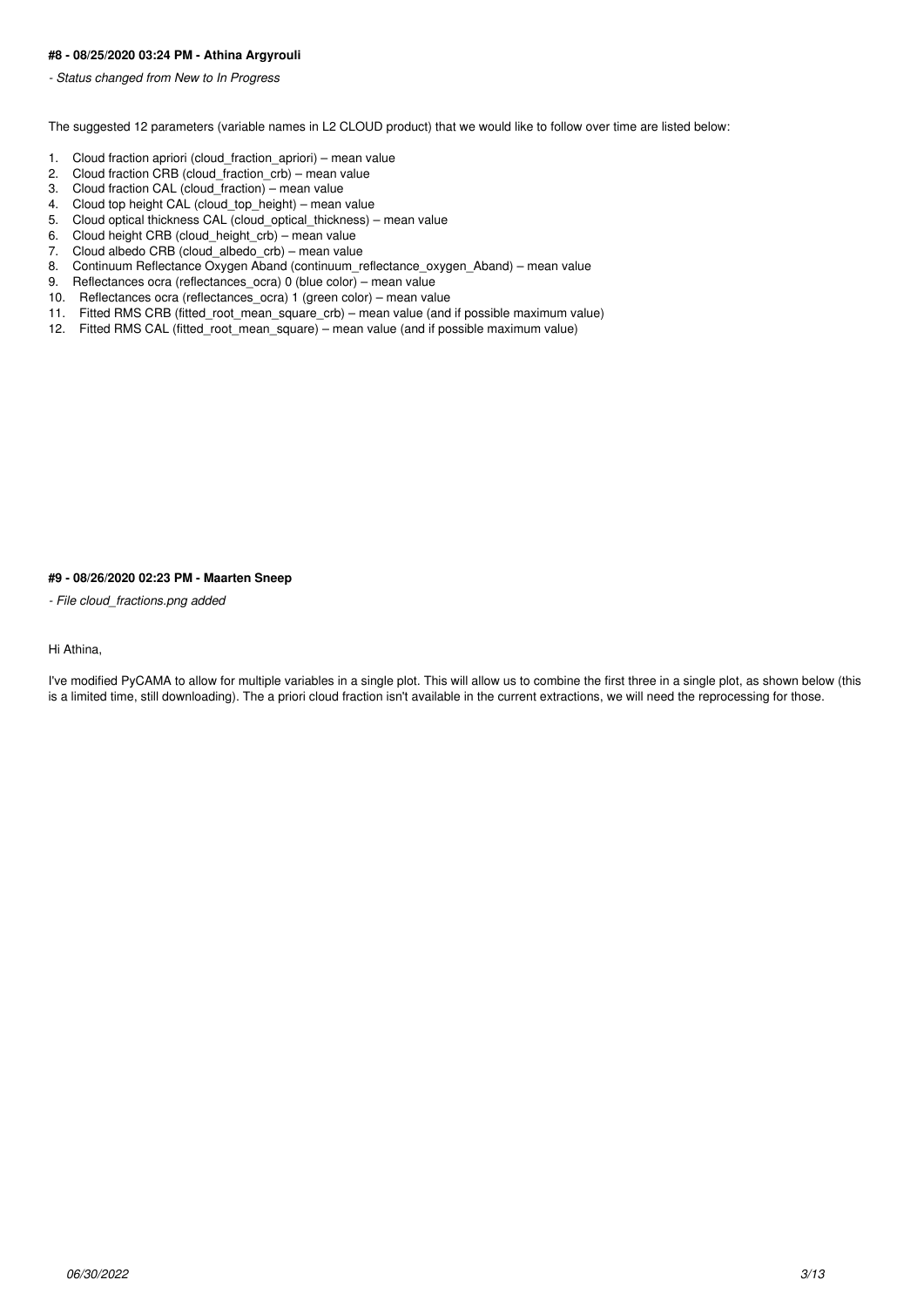cloud\_fractions.png

Similarly both cloud heights can be combined as well, and the reflectances, and the RMS values.

The continuum\_reflectance\_oxygen\_Aband parameter isn't extracted in the daily extractions, and can therefore not be plotted, if you want those you'll have to update [#26231](https://dev.knmi.nl/issues/26231).

I would encourage you to also include a histogram plot, to monitor the full distribution of values. There is more to clouds than just a mean value.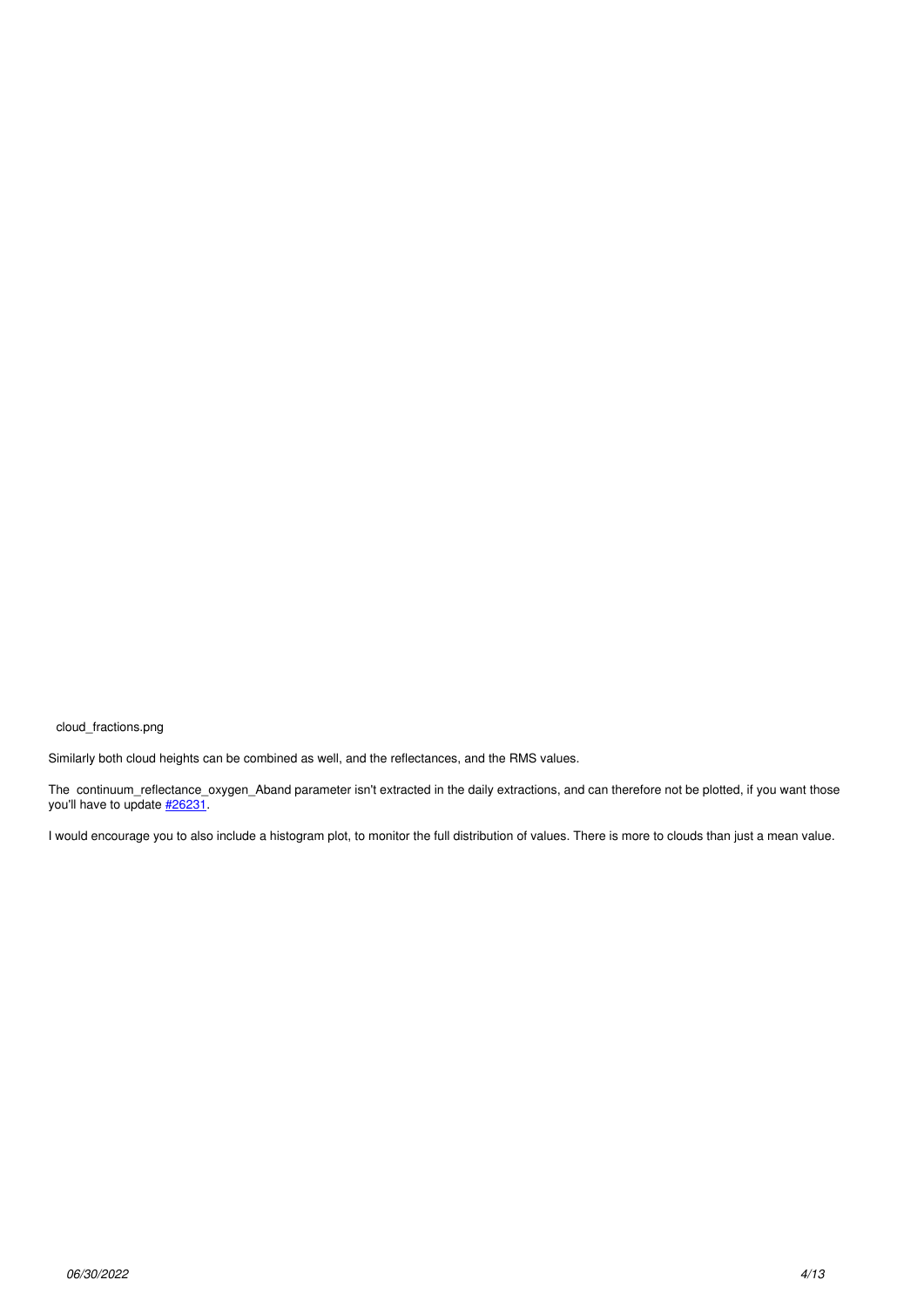#### **#10 - 08/26/2020 03:37 PM - Athina Argyrouli**

Hi Maarten,

thank you for the update! The combined cloud fractions plot looks fine. I thought that a histogram plot is not a possibility. Then, of course including all the moments of the distribution is welcome.

# **#11 - 08/26/2020 04:13 PM - Maarten Sneep**

Athina Argyrouli wrote:

Hi Maarten,

thank you for the update! The combined cloud fractions plot looks fine. I thought that a histogram plot is not a possibility. Then, of course including all the moments of the distribution is welcome.

The histogram plot is similar to the plot below for AAI. We don't really extract all moments, we have a few percentiles (1, 5, 10, 16, 25, median, 75, 84, 90, 95 and 99%), mean, min, max, standard deviation, and interquartile range as possibly useful for cloud. These are collected globally, and for north, south, land and sea separately. We also have these for each row separately (for those not separated into north, south, land and sea), these can be plotted in a similar way as the histograms themselves. And we can plot the zonal mean values as a function of time, again on a colour scale.

aerosol\_index\_340\_380\_histogram\_20180701\_20200601.png

# **#12 - 09/03/2020 09:31 AM - Alba Lorente Delgado**

For CH4, we thought about the following time-dependent line plots, mean values:

\*methane bias corrected \*methane precision \*chi squared NIR \*chi squared SWIR \*qa value

For the qa value, do you think is better the histogram plot rather than just line plot?

Would it be possible to add as well histogram plot on methane zonal mean values? Is it possible to select the latitude ranges or should just be NH and SH?

Thanks in advance,

SRON L2 Team.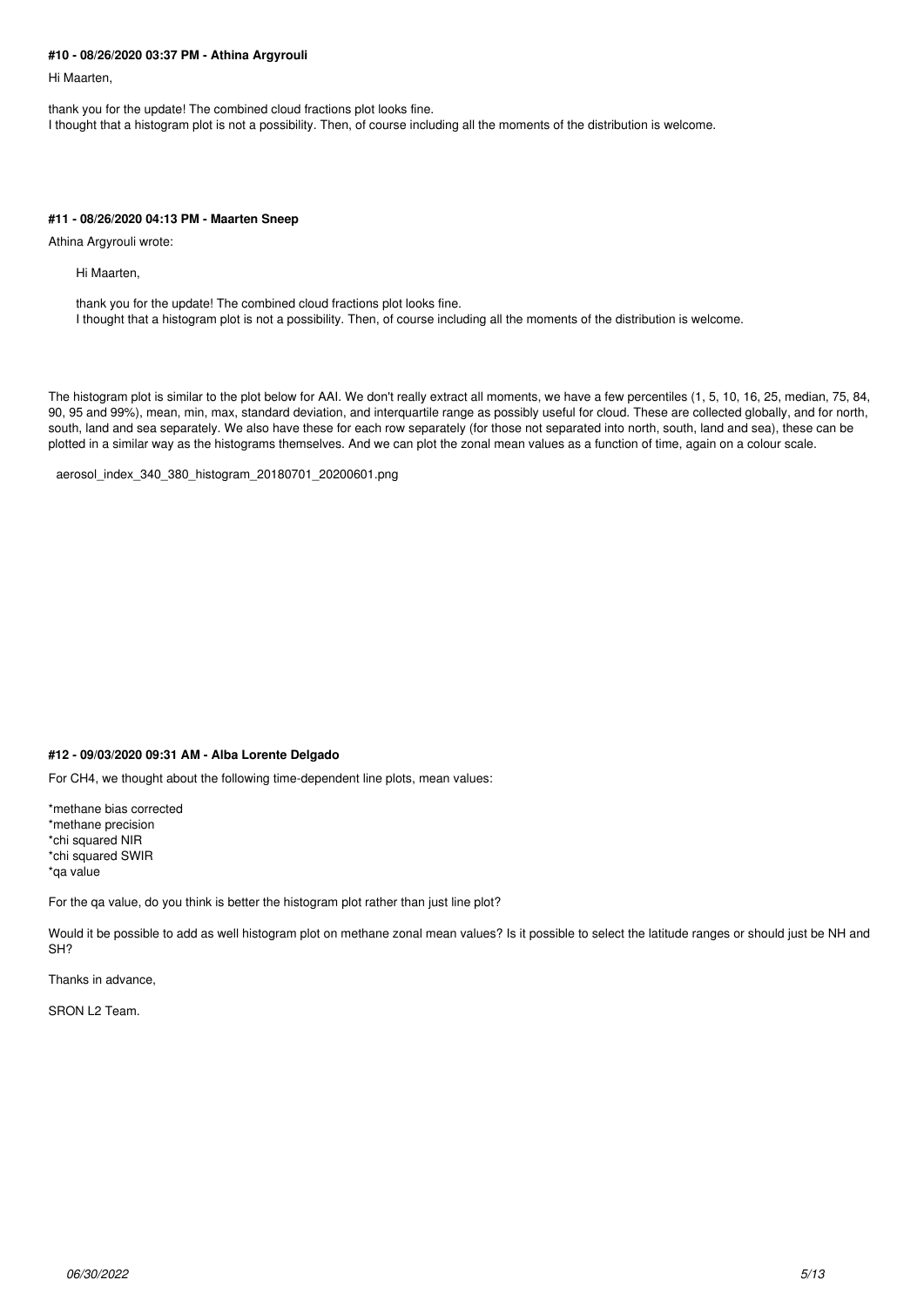# **#13 - 09/03/2020 10:06 AM - Tobias Borsdorff**

For CO we would like to be as comparable as possible with the choices for CH4. Hence the following line plots with time would be needed:

\*mean CO (global) \*mean CO (zonal means NH,SH) \*CO precision \*chi squared SWIR \*qa value

Additionally it would be good to have a plot showing the intensity of the stripes in the CO data with time. (Maybe the variability of the stripes with swath direction?)

#### **#14 - 09/03/2020 11:44 AM - Maarten Sneep**

Thank you.

Alba Lorente Delgado wrote:

For CH4, we thought about the following time-dependent line plots, mean values:

\*methane bias corrected \*methane precision \*chi squared NIR \*chi squared SWIR \*qa value

For the ga value, do you think is better the histogram plot rather than just line plot?

Because we only assign 1, 0.4, or 0 from the methane processor (plus a few system values that occur only rarely), I'm not sure either is useful. A plot of the fraction of pixels processed successfully, and the fraction without warnings may be more useful. We may need to tweak the plots to get daily figures rather than by orbit, but this can be done.

Would it be possible to add as well histogram plot on methane zonal mean values? Is it possible to select the latitude ranges or should just be NH and SH?

No, we don't collect that information (histogram/stats for arbitrary latitude bands), just the mean is available. the subset we have is just SH and NH. We can plot a time-dependent zonal mean. We can adjust the resolution of the zonal mean if desired.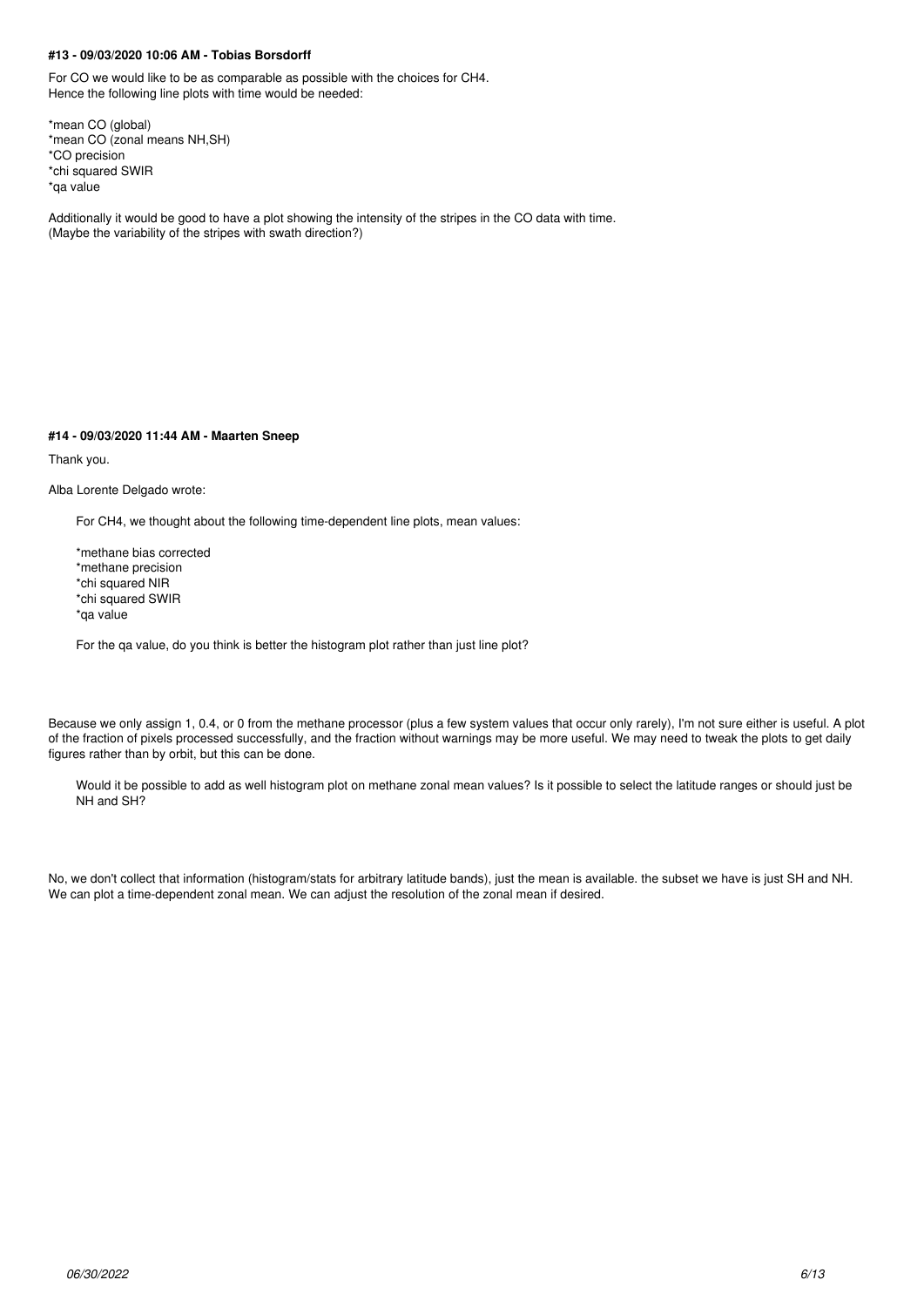#### **#15 - 09/03/2020 11:48 AM - Maarten Sneep**

Tobias Borsdorff wrote:

For CO we would like to be as comparable as possible with the choices for CH4. Hence the following line plots with time would be needed:

\*mean CO (global) \*mean CO (zonal means NH,SH) \*CO precision \*chi squared SWIR \*qa value

The same remark applies here, let me know what you think.

Additionally it would be good to have a plot showing the intensity of the stripes in the CO data with time. (Maybe the variability of the stripes with swath direction?)

Plotting the stripe-correction as a function of time is available. I suggest that we start with that, and evaluate if changes need to be made later.

# **#16 - 09/03/2020 11:59 AM - Alba Lorente Delgado**

Thank you for the feedback.

Maarten Sneep wrote:

Thank you.

Alba Lorente Delgado wrote:

For CH4, we thought about the following time-dependent line plots, mean values:

\*methane bias corrected \*methane precision \*chi squared NIR \*chi squared SWIR \*qa value

For the qa value, do you think is better the histogram plot rather than just line plot?

Because we only assign 1, 0.4, or 0 from the methane processor (plus a few system values that occur only rarely), I'm not sure either is useful. A plot of the fraction of pixels processed successfully, and the fraction without warnings may be more useful. We may need to tweak the plots to get daily figures rather than by orbit, but this can be done.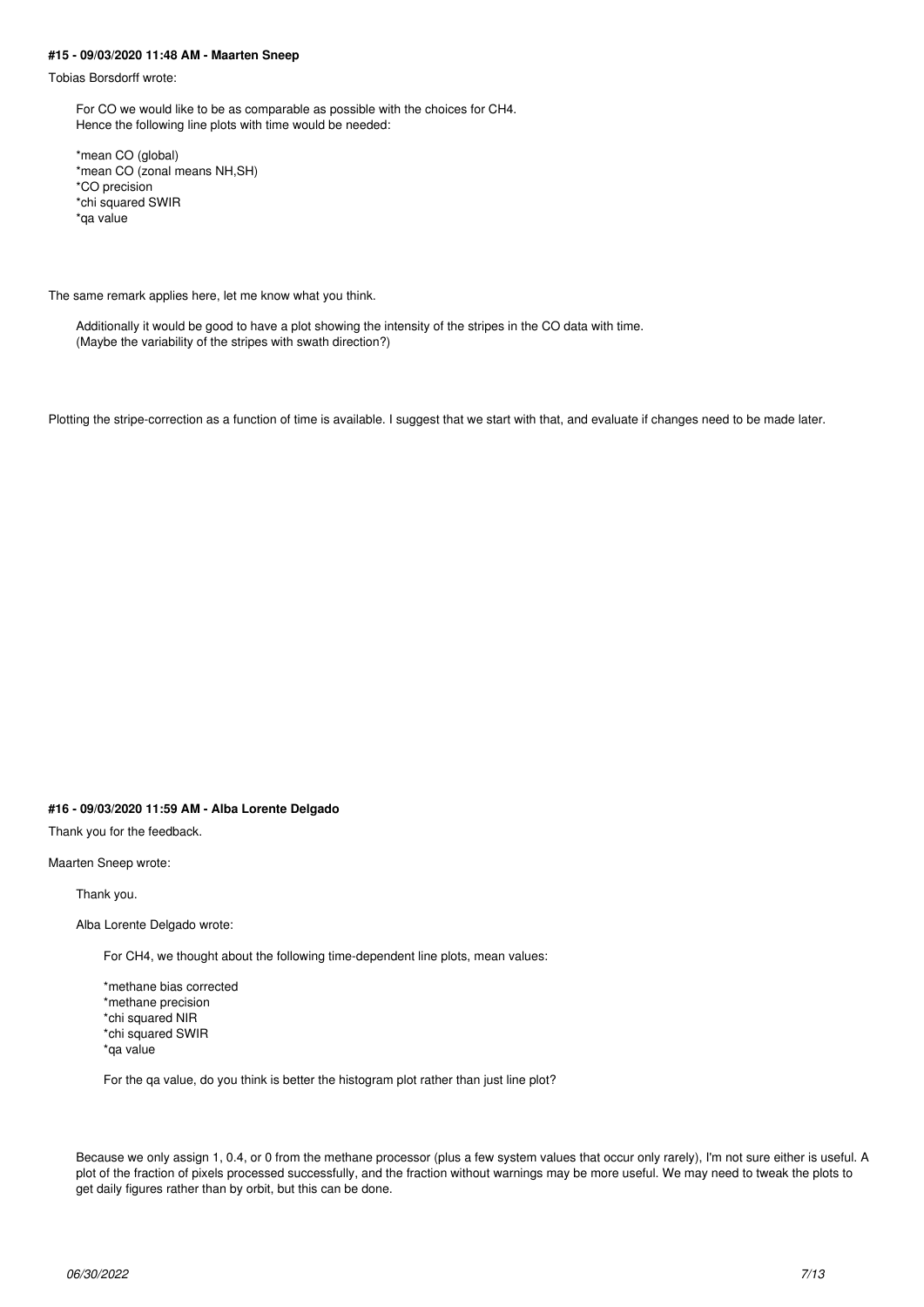I agree; if the fraction of successes and w/o warnings is possible, that sounds fine.

Would it be possible to add as well histogram plot on methane zonal mean values? Is it possible to select the latitude ranges or should just be NH and SH?

No, we don't collect that information (histogram/stats for arbitrary latitude bands), just the mean is available. the subset we have is just SH and NH. We can plot a time-dependent zonal mean. We can adjust the resolution of the zonal mean if desired.

Then I think SH and NH histogram plot should be fine.

# **#17 - 09/09/2020 09:40 AM - isabelle de smedt**

Hi

Here is the wish list for HCHO, from the most important to the less, depending on the possibilites.

- qa\_value: histogram (if possible, one for lands, one for oceans)
- formaldehyde\_tropospheric\_vertical\_column: mean+std, 4 horizontal lines for NH, SH, lands and oceans
- formaldehyde\_slant\_column\_corrected: mean+std, 4 horizontal lines for NH, SH, lands and oceans
- formaldehyde\_tropospheric\_vertical\_column\_precision: mean+std, 4 horizontal lines for NH, SH, lands and oceans
- formaldehyde\_slant\_column\_density\_window1: mean+std, 4 horizontal lines for NH, SH, lands and oceans
- formaldehyde\_tropospheric\_vertical\_column\_correction: mean, 4 horizontal lines for NH, SH, lands and oceans
- fitted root mean square win1: mean+std, 4 horizontal lines for NH, SH, lands and oceans
- formaldehyde\_tropospheric\_air\_mass\_factor: mean+std, 4 horizontal lines for NH, SH, lands and oceans
- formaldehyde\_clear\_air\_mass\_factor: mean+std, 4 horizontal lines for NH, SH, lands and oceans
- integrated formaldehyde profile apriori: mean, 4 horizontal lines for NH, SH, lands and oceans

in PRODUCT/SUPPORT\_DATA/INPUT\_DATA/BACKGROUND\_CORRECTION, there are 2 variables with dimension 450 that I would like to monitor over time.

These fields change only once a day, and they are already averaged, but if possible, we need to keep the row dimension in a colorplot (x: time, y: row, color values).

- PRODUCT/SUPPORT\_DATA/INPUT\_DATA/BACKGROUND\_CORRECTION/offsets: can be called formaldehyde\_slant\_column\_correction
- PRODUCT/SUPPORT\_DATA/INPUT\_DATA/BACKGROUND\_CORRECTION/offsets\_scd0: can be called
- formaldehyde\_model\_background\_slant\_column\_correction

Kind regards

Isabelle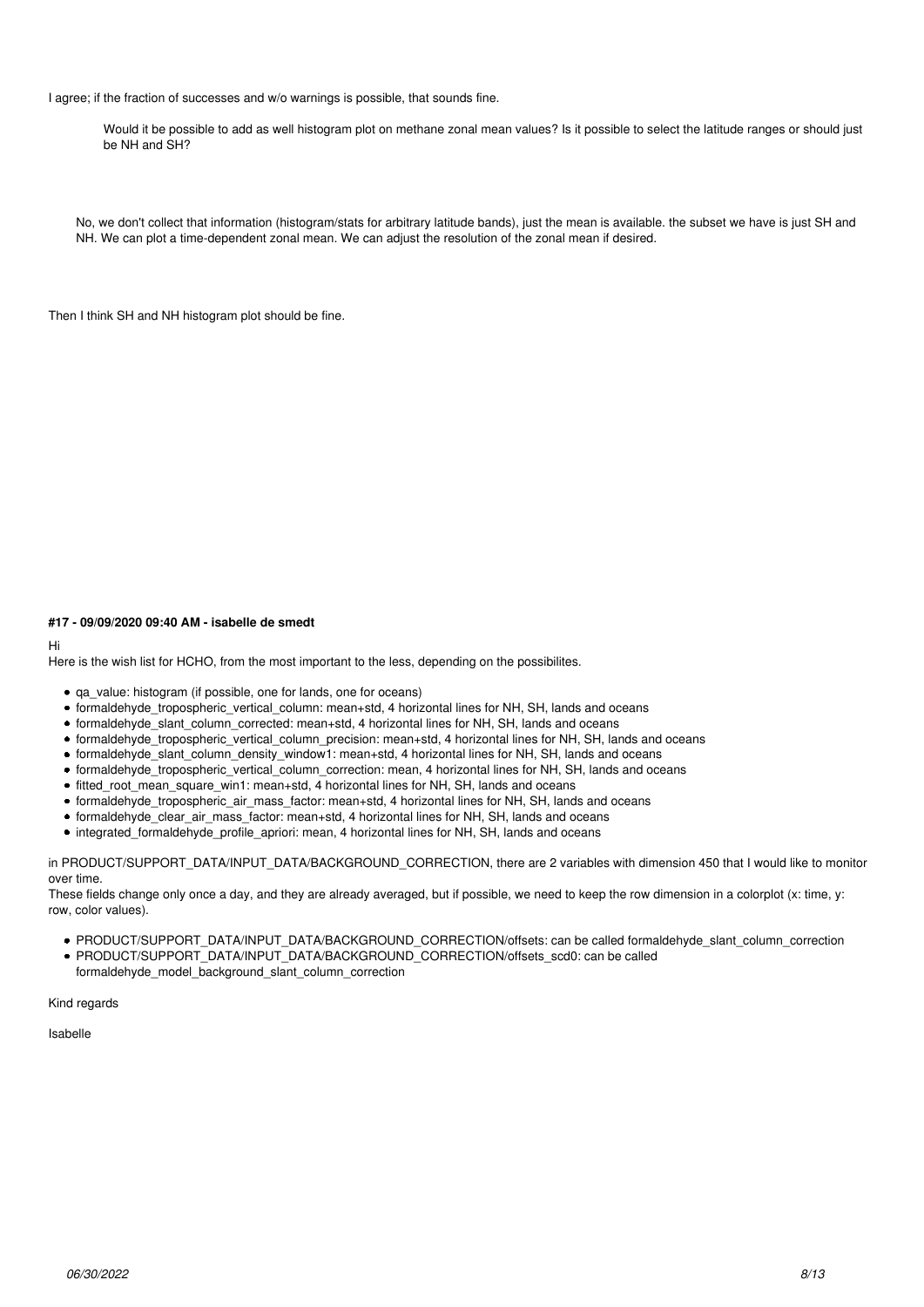## **#18 - 09/09/2020 02:27 PM - Nicolas Theys**

Hi Maarten,

Inspired by HCHO, here is the list for SO2:

- qa\_value: histogram
- sulfurdioxide\_tropospheric\_vertical\_column: mean+std, 6 horizontal lines for 30°zonal bands
- sulfurdioxide slant column corrected: mean+std, 6 horizontal lines for 30°zonal bands
- sulfurdioxide tropospheric vertical column precision: mean+std, 6 horizontal lines for 30°zonal bands
- fitted slant columns wind1 (1st variable): mean+std, 6 horizontal lines for 30°zonal bands
- fitted root mean square win1: mean+std, 6 horizontal lines for 30°zonal bands
- sulfurdioxide total air mass factor polluted: mean+std, 6 horizontal lines for 30°zonal bands
- sulfurdioxide clear air mass factor polluted: mean+std, 6 horizontal lines for 30°zonal bands

•

If possible, equatorial Pacific (10°S-10°N, 160°W-240°W) timeseries colorplots (x: time, y: row, color values) for:

- fitted\_root\_mean\_square: mean
- sulfurdioxide\_slant\_column\_corrected : mean+std

in PRODUCT/SUPPORT\_DATA/INPUT\_DATA/BACKGROUND\_CORRECTION, there are 2 variables with dimension 450 that I would like to monitor over time.

These fields change only once a day, and should be averaged over the o3 grid dimension, and displayed as colorplot (x: time, y: row, color values). PRODUCT/SUPPORT\_DATA/INPUT\_DATA/BACKGROUND\_CORRECTION/window1\_north can be called

sulfurdioxide\_slant\_column\_correction\_north

PRODUCT/SUPPORT\_DATA/INPUT\_DATA/BACKGROUND\_CORRECTION/window1\_south can be called sulfurdioxide\_slant\_column\_correction\_south

Best regards,

**Nicolas** 

# **#19 - 09/09/2020 02:48 PM - Maarten Sneep**

isabelle de smedt wrote:

Hi

Here is the wish list for HCHO, from the most important to the less, depending on the possibilites.

- qa\_value: histogram (if possible, one for lands, one for oceans)
- formaldehyde\_tropospheric\_vertical\_column: mean+std, 4 horizontal lines for NH, SH, lands and oceans
- formaldehyde\_slant\_column\_corrected: mean+std, 4 horizontal lines for NH, SH, lands and oceans
- formaldehyde tropospheric\_vertical\_column\_precision: mean+std, 4 horizontal lines for NH, SH, lands and oceans
- formaldehyde\_slant\_column\_density\_window1: mean+std, 4 horizontal lines for NH, SH, lands and oceans
- formaldehyde\_tropospheric\_vertical\_column\_correction: mean, 4 horizontal lines for NH, SH, lands and oceans
- fitted root mean square win1: mean+std, 4 horizontal lines for NH, SH, lands and oceans
- formaldehyde\_tropospheric\_air\_mass\_factor: mean+std, 4 horizontal lines for NH, SH, lands and oceans
- formaldehyde\_clear\_air\_mass\_factor: mean+std, 4 horizontal lines for NH, SH, lands and oceans
- integrated\_formaldehyde\_profile\_apriori: mean, 4 horizontal lines for NH, SH, lands and oceans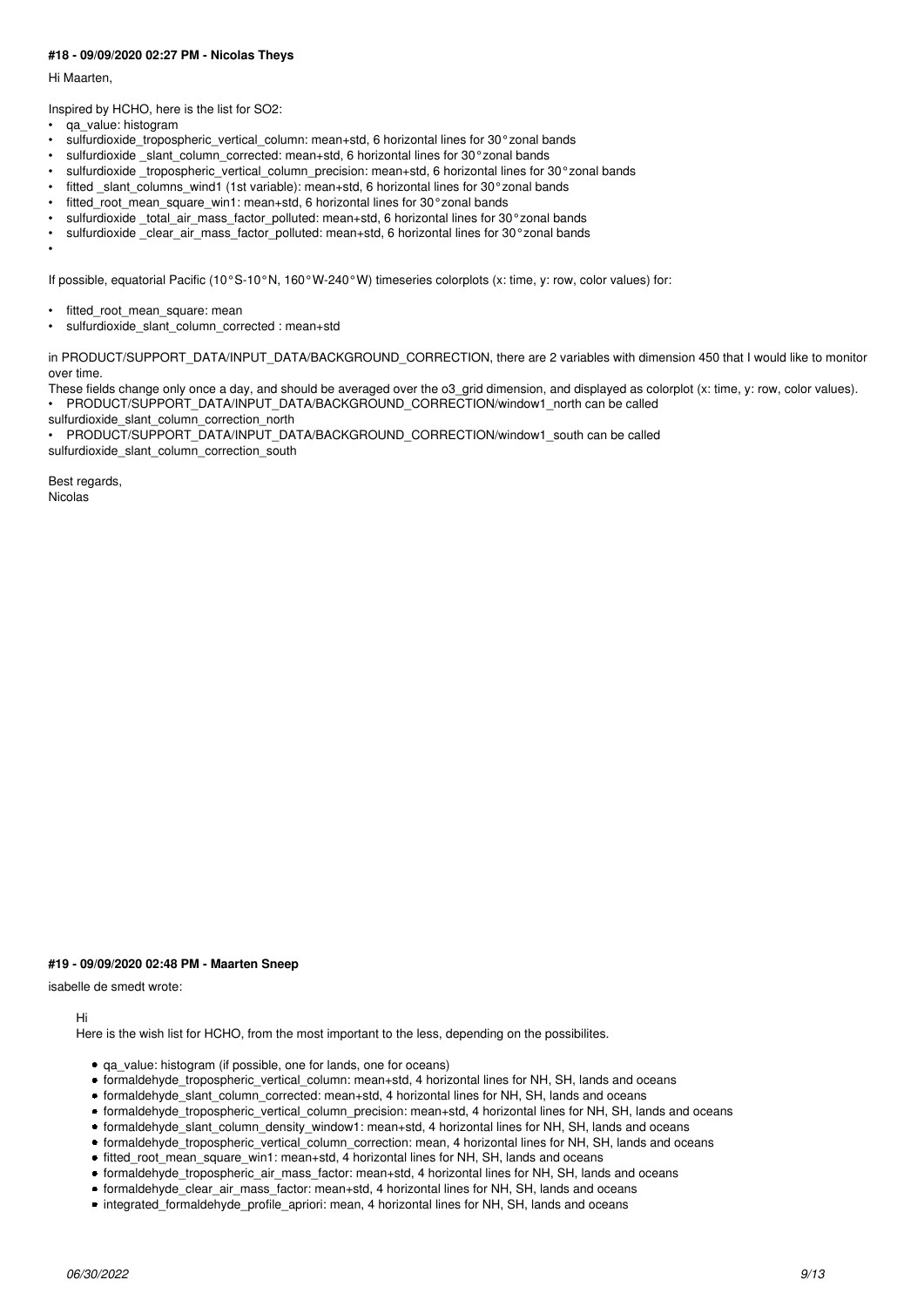I'm going to see how we combine these, as values with similar order of magnitude will give a more readable result.

in PRODUCT/SUPPORT\_DATA/INPUT\_DATA/BACKGROUND\_CORRECTION, there are 2 variables with dimension 450 that I would like to monitor over time.

These fields change only once a day, and they are already averaged, but if possible, we need to keep the row dimension in a colorplot (x: time, y: row, color values).

- PRODUCT/SUPPORT\_DATA/INPUT\_DATA/BACKGROUND\_CORRECTION/offsets: can be called formaldehyde\_slant\_column\_correction
- PRODUCT/SUPPORT\_DATA/INPUT\_DATA/BACKGROUND\_CORRECTION/offsets\_scd0: can be called formaldehyde\_model\_background\_slant\_column\_correction

I have to check that we extract these variables, but this is otherwise a standard feature.

# **#20 - 09/09/2020 02:57 PM - Maarten Sneep**

Nicolas Theys wrote:

Hi Maarten,

Inspired by HCHO, here is the list for SO2:

- qa\_value: histogram
- sulfurdioxide\_tropospheric\_vertical\_column: mean+std, 6 horizontal lines for 30°zonal bands
- sulfurdioxide \_slant\_column\_corrected: mean+std, 6 horizontal lines for 30°zonal bands
- sulfurdioxide \_tropospheric\_vertical\_column\_precision: mean+std, 6 horizontal lines for 30°zonal bands
- fitted slant columns wind1 (1st variable): mean+std, 6 horizontal lines for 30°zonal bands
- fitted root mean square win1: mean+std, 6 horizontal lines for 30°zonal bands
- sulfurdioxide \_total\_air\_mass\_factor\_polluted: mean+std, 6 horizontal lines for 30°zonal bands
- sulfurdioxide clear air mass factor polluted: mean+std, 6 horizontal lines for 30°zonal bands

30 degree zonal bands aren't extracted, so we can't do that. We have SH/NH only.

If possible, equatorial Pacific (10°S-10°N, 160°W-240°W) timeseries colorplots (x: time, y: row, color values) for:

- fitted root mean square: mean
- sulfurdioxide\_slant\_column\_corrected : mean+std

This isn't extracted, nor do we have facilities to extract this at the moment. Do you have this data available via the background correction in some way?

in PRODUCT/SUPPORT\_DATA/INPUT\_DATA/BACKGROUND\_CORRECTION, there are 2 variables with dimension 450 that I would like to monitor over time.

These fields change only once a day, and should be averaged over the o3\_grid dimension, and displayed as colorplot (x: time, y: row, color values).

• PRODUCT/SUPPORT\_DATA/INPUT\_DATA/BACKGROUND\_CORRECTION/window1\_north can be called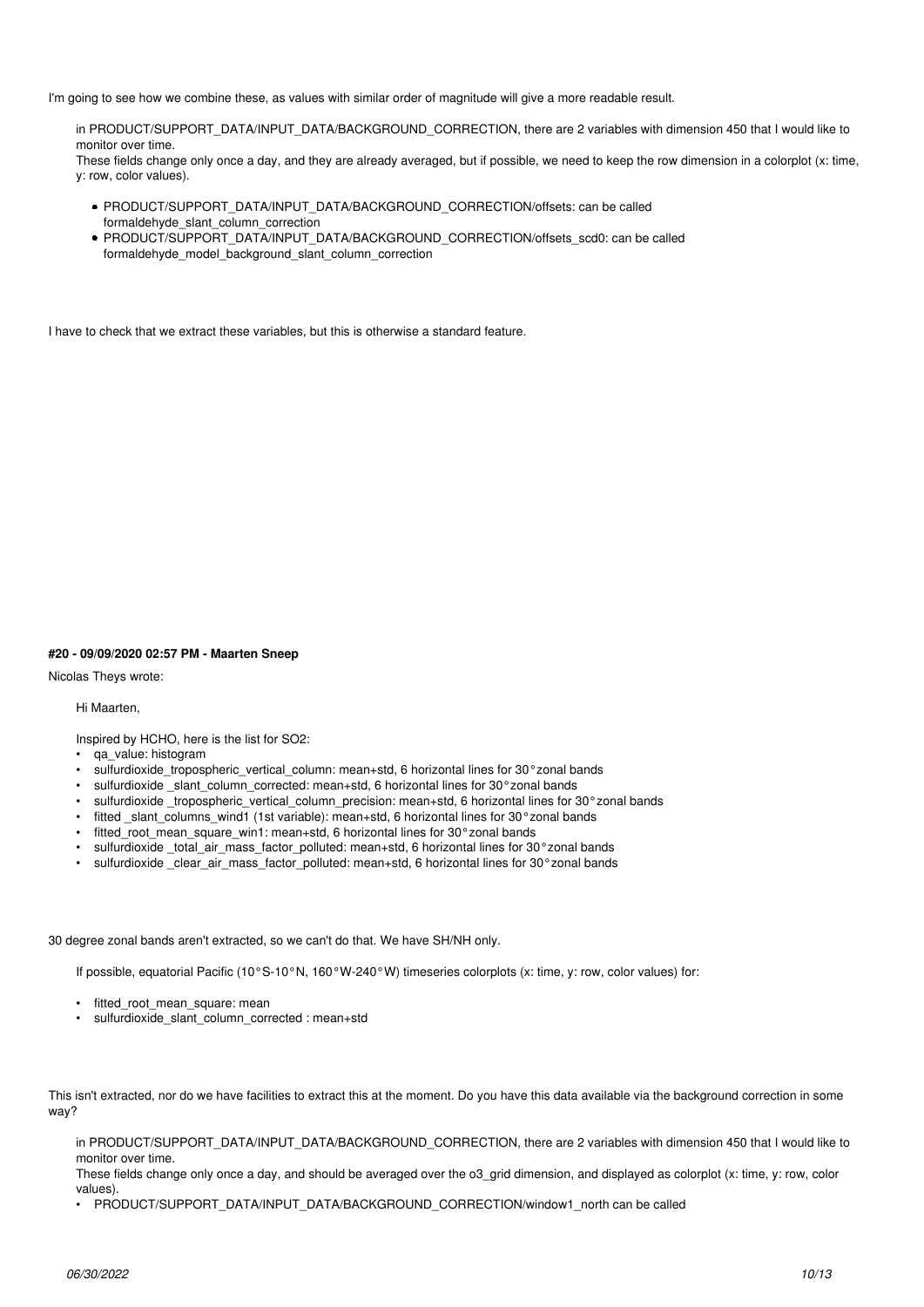sulfurdioxide\_slant\_column\_correction\_north

• PRODUCT/SUPPORT\_DATA/INPUT\_DATA/BACKGROUND\_CORRECTION/window1\_south can be called sulfurdioxide\_slant\_column\_correction\_south

At last, this is possible. I have to verify that we read these variables, but otherwise this shouldn't be an issue.

### **#21 - 09/09/2020 03:20 PM - Nicolas Theys**

Hi Maarten,

30°bands: sorry I forgot it was not possible. Hemispherical (N and S) timeseries are fine. Equatorial Pacific: no problem, I can live with it.

Nicolas

# **#22 - 09/09/2020 09:07 PM - Maarten Sneep**

Nicolas Theys wrote:

30°bands: sorry I forgot it was not possible. Hemispherical (N and S) timeseries are fine. Equatorial Pacific: no problem, I can live with it.

I think I can add a module to extract the mean value (row-independent) for a specified region, this might be useful for other processors as well as a background monitor. Doing the rows correctly for a region can be done, but requires quite some care (and might need to move with the seasons, as is done with offline analysis for NO2.

If more products are going to use this, then I can add such a module.

#### **#23 - 10/04/2020 11:56 AM - Maarten Sneep**

isabelle de smedt wrote:

in PRODUCT/SUPPORT\_DATA/INPUT\_DATA/BACKGROUND\_CORRECTION, there are 2 variables with dimension 450 that I would like to monitor over time.

These fields change only once a day, and they are already averaged, but if possible, we need to keep the row dimension in a colorplot (x: time, y: row, color values).

- PRODUCT/SUPPORT\_DATA/INPUT\_DATA/BACKGROUND\_CORRECTION/offsets: can be called formaldehyde\_slant\_column\_correction
- PRODUCT/SUPPORT\_DATA/INPUT\_DATA/BACKGROUND\_CORRECTION/offsets\_scd0: can be called formaldehyde\_model\_background\_slant\_column\_correction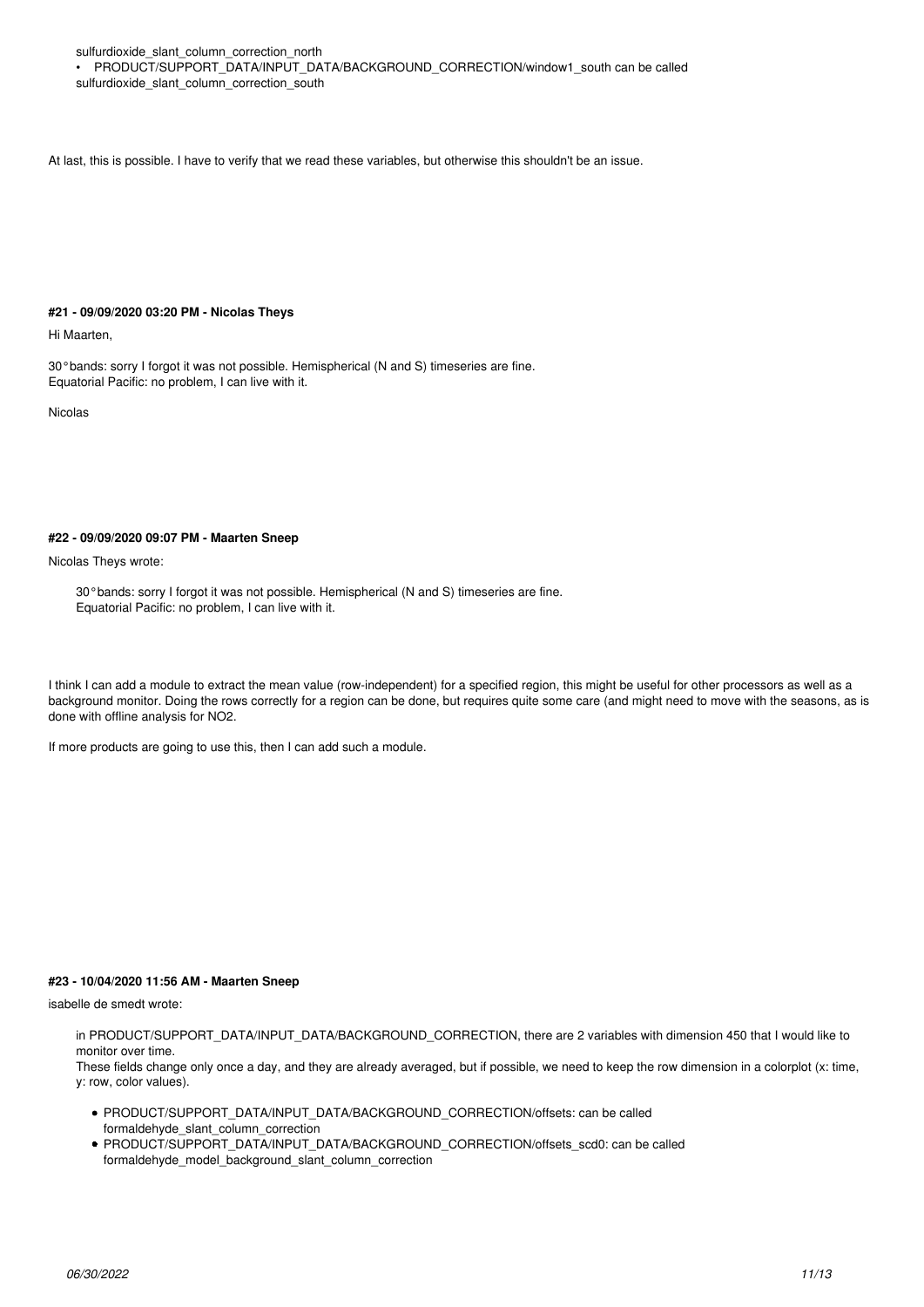We currently don't extract these, but adding them isn't hard. While adding them I looked into the values. The claimed unit is 'mol m-2', but the values seem to match 'molecules cm-2', this holds for both variables. Can you follow up on that?

# **#24 - 10/05/2020 08:02 AM - isabelle de smedt**

Ok, thank you Marteen. Indeed, the unit should be molec/cm2. This has to be corrected. I will transfer to the operational processor. Kind regards Isabelle

#### **#25 - 10/15/2020 10:10 AM - Maarten Sneep**

*- Related to Support #28421: Prepare for version 2 quality control monitoring. added*

#### **#26 - 10/15/2020 10:29 AM - Maarten Sneep**

*- Due date changed from 09/04/2020 to 12/11/2020*

#### **#27 - 11/11/2020 02:06 PM - Klaus-Peter Heue**

\*Total ozone as suggested in <https://dev.knmi.nl/issues/28421> O3\_\_\_.zip

\*same plot for effective Albedo

\*QA histogram

\*global mean per groundpixel

## **#28 - 12/01/2020 05:34 PM - Ronny Lutz**

For L2 CLOUD, 12 suggested parameters for time dependent monitoring were already indicated in this thread above (post 8). Would it be possible to add one more variable to this list (/INPUT\_DATA/surface\_albedo\_nir)? This variable was also added to the wish list in issue [#26231,](https://dev.knmi.nl/issues/26231) but is only available since UPAS 2.1.3.

The full list would then be (with the variable names in the L2 CLOUD product in parentheses):

- 1. Cloud fraction apriori (cloud fraction apriori)
- 2. Cloud fraction CRB (cloud\_fraction\_crb)
- 3. Cloud fraction CAL (cloud\_fraction)
- 4. Cloud top height CAL (cloud\_top\_height)
- 5. Cloud optical thickness CAL (cloud\_optical\_thickness)
- 6. Cloud height CRB (cloud\_height\_crb)
- 7. Cloud albedo CRB (cloud\_albedo\_crb)
- 8. Continuum Reflectance Oxygen Aband (continuum\_reflectance\_oxygen\_Aband), has been added also to the list in issue [#26231](https://dev.knmi.nl/issues/26231)
- 9. OCRA color B (reflectances\_ocra, index 0 is the blue color)
- 10. OCRA color G (reflectances\_ocra, index 1 is the green color)
- 11. Fitted RMS CRB (fitted\_root\_mean\_square\_crb)
- 12. Fitted RMS CAL (fitted\_root\_mean\_square)

13. Input surface albedo from the G3\_LER retrieval (surface\_albedo\_nir, only available since UPAS 2.1.3), has been added also to the list in issue [#26231](https://dev.knmi.nl/issues/26231)

In the line plots, the following could be shown together in one plot:  $(1,2,3)$ ,  $(4,6)$ ,  $(8,9,10)$ ,  $(11,12)$ .

Thanks,

Ronny